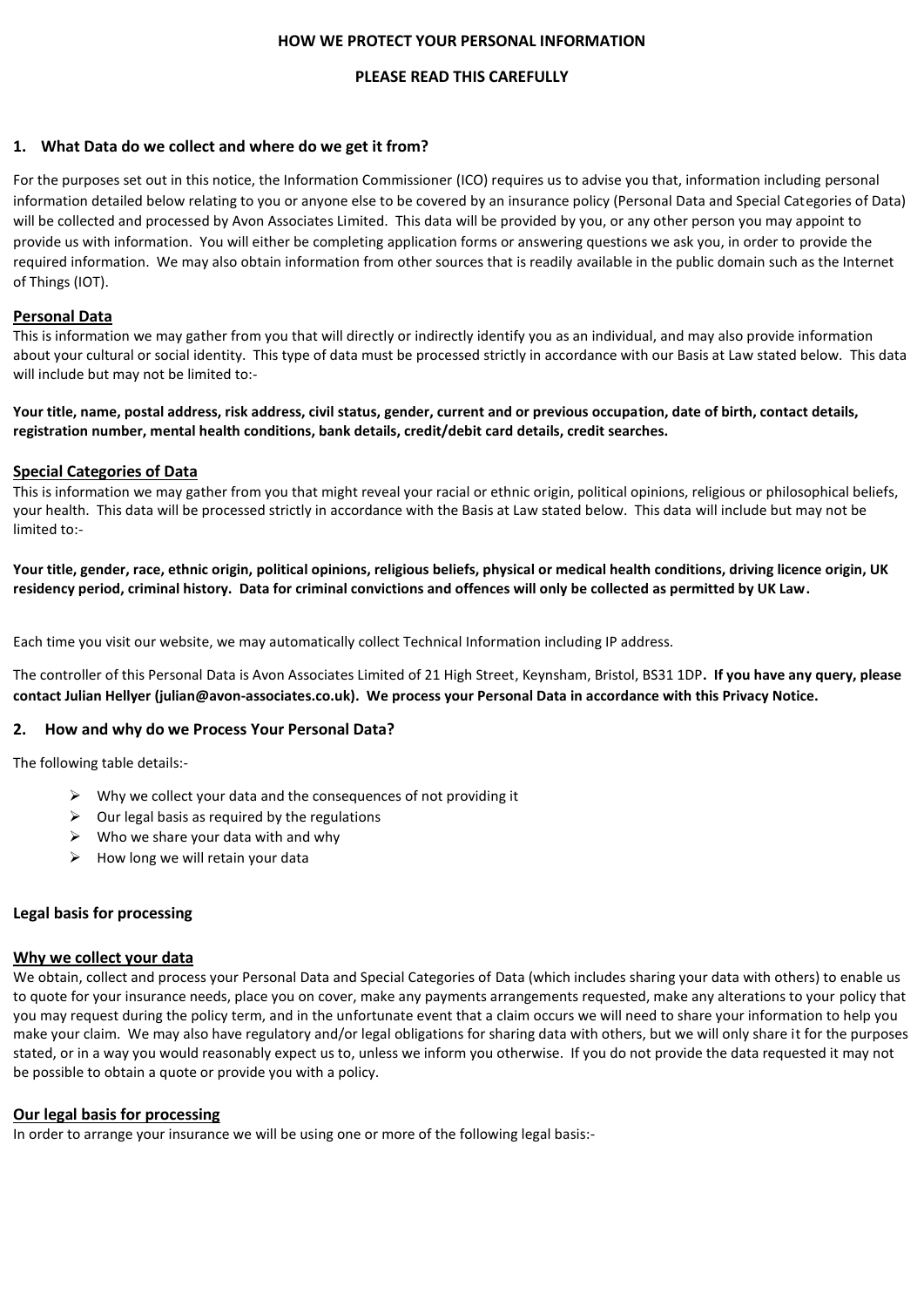- ➢ Processing is necessary in order for us to take steps, at your request, to enter into a contract of insurance when you ask us to place cover, and for the performance of that contract when you need to make a claim
- $\triangleright$  Processing is necessary for us to comply with a legal or regulatory obligation
- $\triangleright$  Where we believe a customer is vulnerable, processing might be necessary to protect the vital interests of that person or other persons covered by the policy
- $\triangleright$  We may have a legitimate interest in processing the data for changes to any quotation or policy which you may request, or for any other reason necessary to undertake any other requests related to your insurance policy

# **Who we share your data with and the reason for processing**

We are a Data Controller and in order to process your requests we may be sharing your data with one or more other Data Controllers. The Controllers we may share with and our reasons for sharing that information are listed but not limited to the following:-

| Insurers                                                       | Quotation, cover, to manage and process claims                   |
|----------------------------------------------------------------|------------------------------------------------------------------|
| Insurance Providers (placing brokers, wholesalers and the like | Quotation, cover, to manage and process claims                   |
| Loss Adjustors                                                 | To manage and progress claims                                    |
| Insurance Fraud Bureau                                         | Potential policy fraud                                           |
| Loss Assessor                                                  | To manage and process claims                                     |
| <b>Financial Conduct Authority</b>                             | Regulatory obligations                                           |
| Financial Services & Compensation Scheme                       | Compensation in the event of insurer failure, if eligible        |
| Financial Ombudsman Service                                    | Unresolved complaints, if eligible                               |
| <b>National Crime Agency</b>                                   | Suspected criminal/fraudulent activity                           |
| <b>HM Treasury Sanctions</b>                                   | Checking clients are not on the banned list                      |
| Premium Finance Company                                        | Payment of premiums                                              |
| Police                                                         | Legal obligations                                                |
| <b>Possible Suppliers</b>                                      | Insurers replacement facilities - ie white goods, jewellers,     |
|                                                                | cleaning companies, restoration companies, approved              |
|                                                                | repairers and garages, windscreen replacement company,           |
|                                                                | plumbers, builders, electricians and the like                    |
| Staff                                                          | Administering the quotation and policy, claims or payments,      |
|                                                                | back up of data                                                  |
| <b>Claims Management Company</b>                               | To manage and progress claims                                    |
| Surveyor                                                       | Risk survey to analyse, report upon risk, Also in the event of a |
|                                                                | claim                                                            |
| IT Providers - Software                                        | Holds all collective management information, system testing      |
|                                                                | when system not responding or errors occur                       |
| IT Providers - Hardware                                        | To detect issues, secure the system and test the system          |
| Cloud & Systems Management                                     | Backup of data                                                   |
| Interested Parties (mortgage lender)                           | Proof of cover                                                   |
| Third Party Insurers                                           | To manage and progress claims                                    |
| <b>Third Party Assessor</b>                                    | To manage and progress claims                                    |
| <b>Claims Management Company</b>                               | To manage and progress claims                                    |
| <b>Credit Reference Agencies</b>                               | To obtain competitive premiums via some Insurance Providers      |
| My Licence (UK)                                                | To meet legislative requirements                                 |
| <b>DVLA</b>                                                    | To meet legislative requirements                                 |
| Motor Insurers Database                                        | Registering vehicles to meet legislative requirements            |
| Motor Insurance Bureau                                         | To meet legislative requirements                                 |
| <b>Claims Underwriting Exchange</b>                            | Sharing of previous claims information between Insurers          |
| <b>Employers Liability Tracing Office</b>                      | To provide confirmation of cover being in place                  |
| Our own Insurers                                               | Where we need to provide information about you                   |
| Solicitor                                                      | Claims against clients or claims against us                      |
| Interpreter                                                    | For management of the policy and claims where language is a      |
|                                                                | barrier or sign language required                                |
| Other Data Controllers not detailed above                      | To be shared only for the purposes stated, or in a way you       |
|                                                                | would reasonably expect us to, unless we inform you              |
|                                                                | otherwise                                                        |

### **How long we retain your Data**

We will retain your Personal Data for as long as your insurance policy is valid and for 20 years thereafter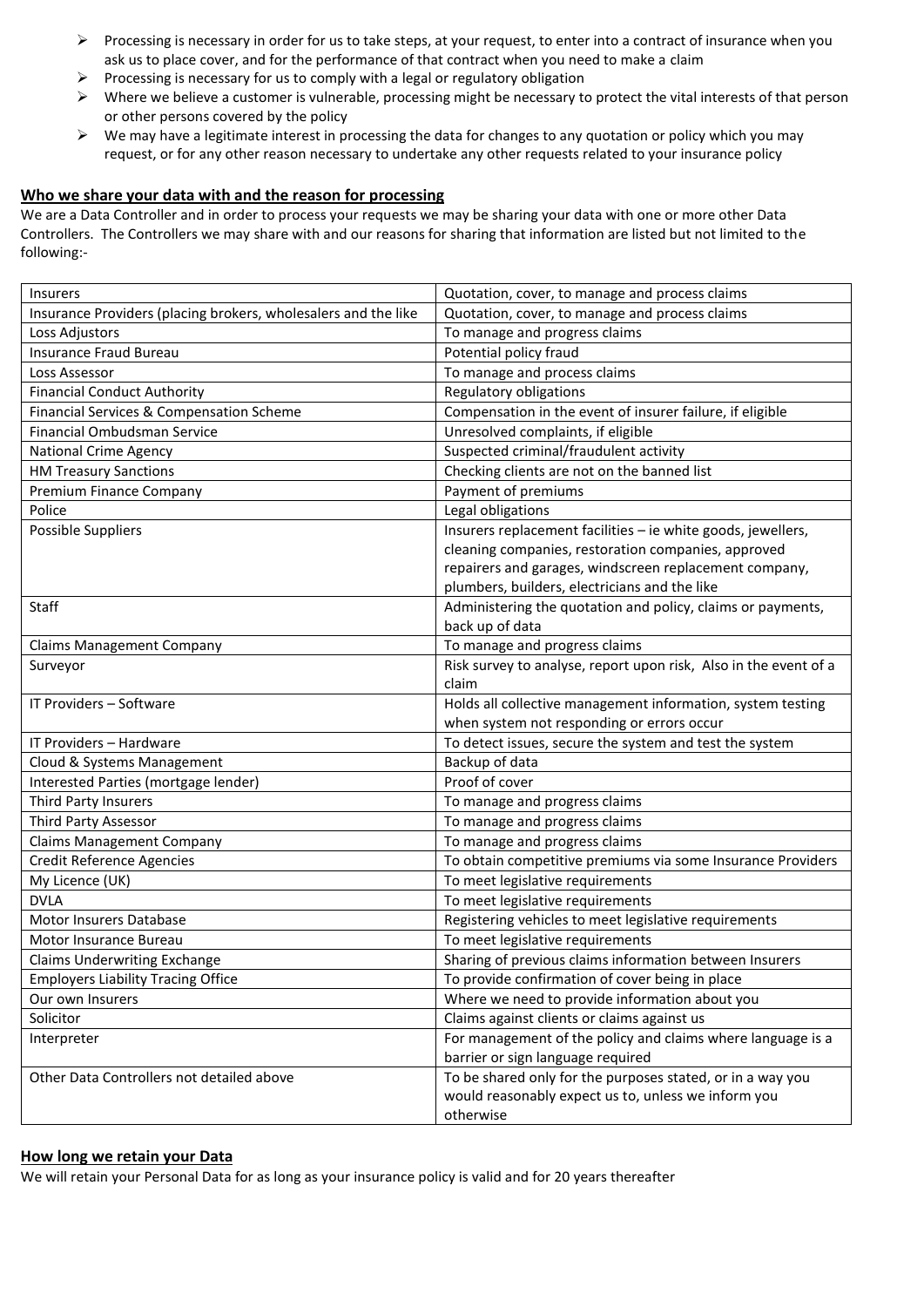### **IMPORTANT**

- $\triangleright$  We have stated the reasons we are collecting your data above, but in the event that you do not wish to provide us with your Personal Data for all or any of the above reasons, this may limit the Insurers who will quote and agree to cover, and in some cases Insurers may not wish to offer cover at all
- $\triangleright$  If at any point in the future we need to amend this policy, every effort will be made to make you aware and our website will always have the latest version

### **3. Where do we hold your Data?**

At all times we will endeavour to hold your Data on servers within the UK, or within the European Economic Area (EEA). Where we share your information with other Data Controllers they must also agree to hold your Data within the EEA. However, in the unlikely event your data is to be held in any other geographical area we ensure that:-

- ➢ Data Controllers do not do so without our prior written authority and
- $\triangleright$  An appropriate transfer agreement is put in place to protect your personal data

### **4. Your Acknowledgment of this Notice and Your Rights**

Under General Data Protection Regulation you have rights and these are listed below.

### **Right to be informed**

The General Data Protection Regulation sets out the information we must provide to you about your Data. All of the information we are required to give you is contained within this Privacy Notice. If you do not understand any part of this you should contact us immediately and we will be happy to explain it to you

### **Right of Access**

You have the right to access and obtain a copy of the Personal Data, and any supplementary information that we hold about you to enable you to verify the lawfulness of the processing carried out. This will be provided free of charge, unless your request is unfounded, excessive or repetitive, and information will be sent to you within 30 days of your request being received. If we refuse your request, you have the right to complain to the ICO

### **Right to Rectification**

You have the right to request that we correct any inaccuracies in the Personal Data we hold about you. This will be corrected within one month. If we are unable to correct the inaccuracy you have the right to complain to the ICO

### **Right to Erasure**

You have the right to request that we erase your Personal Data. For example, you may exercise this right in the following circumstances:-

- $\triangleright$  Your Personal Data is no longer necessary in relation to the purposes for which they were collected or otherwise processed by us
- ➢ You withdraw consent and no other legal ground permits the processing
- ➢ You object to the processing and there are no overriding legitimate interests for the processing
- ➢ Your Personal Data was unlawfully processed: or
- $\triangleright$  Your Personal Data must be erased for compliance with a legal obligation

We refuse the right to delete your information when it falls within our data retention period stated above, as this data may be required to exercise or defend litigation in the event of a claim whether covered or not by the insurance policy. If you do not agree with this you have the right to complain to the ICO.

## **Right to Restrict Processing**

You have the right to restrict our processing of your Personal Data where any of the following circumstances apply, although we will still be allowed to store it:

- $\triangleright$  Where you feel that the Personal Data which we hold about you is not accurate. Processing will be restricted until you verify the accuracy of the information
- ➢ Where the processing is unlawful and you do not want your Personal Data to be erased and request the restriction of its use instead
- $\triangleright$  Where we no longer need to process your Personal Data but the data may be required to establish, exercise or defend a legal claim
- ➢ Where you have objected to our processing of your Personal Data pending the verification of whether or not your legitimate business interests override your interests, rights and freedoms

Where you exercise your right to restrict our processing of your Personal Data, we will only continue to process it in accordance with the requirements of this policy or our legal obligations.